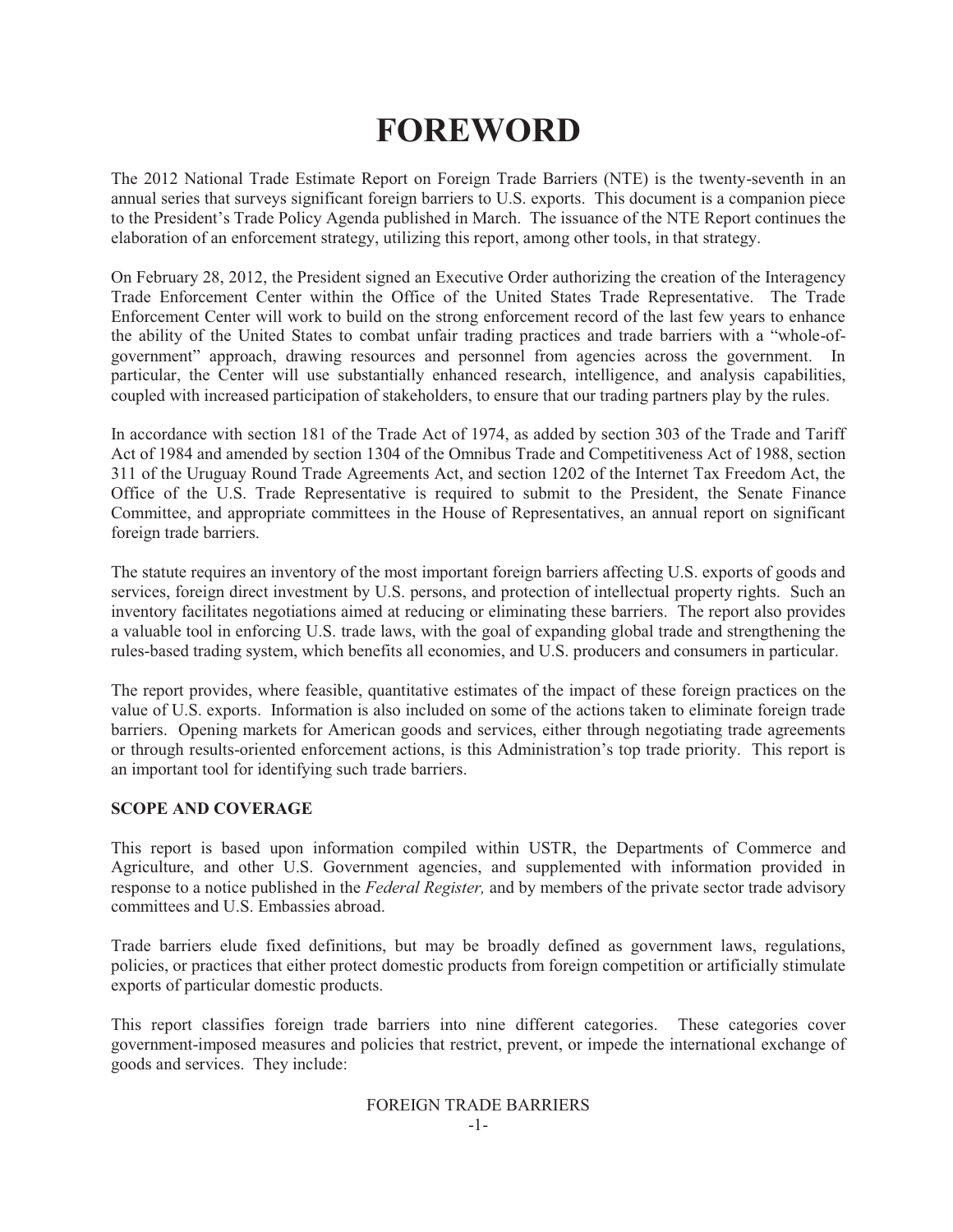- Import policies (*e.g.*, tariffs and other import charges, quantitative restrictions, import licensing,  $\bullet$ and customs barriers);
- Government procurement (*e.g.*, "buy national" policies and closed bidding);  $\bullet$  .
- Export subsidies (*e.g.*, export financing on preferential terms and agricultural export subsidies  $\bullet$ that displace U.S. exports in third country markets);
- Lack of intellectual property protection (*e.g.*, inadequate patent, copyright, and trademark regimes and enforcement of intellectual property rights);
- Services barriers (*e.g.*, limits on the range of financial services offered by foreign financial  $\bullet$ institutions, regulation of international data flows, restrictions on the use of foreign data processing, and barriers to the provision of services by foreign professionals);
- Investment barriers (*e.g.*, limitations on foreign equity participation and on access to foreign government-funded research and development programs, local content requirements, technology transfer requirements and export performance requirements, and restrictions on repatriation of earnings, capital, fees and royalties);
- Government-tolerated anticompetitive conduct of state-owned or private firms that restricts the sale or purchase of U.S. goods or services in the foreign country's markets;
- $\bullet$ Trade restrictions affecting electronic commerce (*e.g.*, tariff and nontariff measures, burdensome and discriminatory regulations and standards, and discriminatory taxation); and
- Other barriers (barriers that encompass more than one category, e.g., bribery and corruption, or that affect a single sector).

Significant foreign government barriers to U.S. exports that prior to the 2010 NTE reports were addressed under the rubric of "standards, testing, labeling, and certification" measures are now treated separately in two specialized reports. One report is dedicated to identifying unwarranted barriers in the form of standards-related measures (such as product standards and testing requirements). A second report addresses unwarranted barriers to U.S. exports of food and agricultural products that arise from sanitary and phytosanitary (SPS) measures related to human, animal, and plant health and safety. Together, the three reports provide the inventory of trade barriers called for under U.S. law.

The two specialized reports were first issued in March 2010. USTR will issue new, up-to-date versions of these two reports in conjunction with the release of this report to continue to highlight the increasingly critical nature of standards-related measures and sanitary and phytosanitary issues to U.S. trade policy. The reports will identify and call attention to problems resolved during 2011, in part as models for resolving ongoing issues and to signal new or existing areas in which more progress needs to be made.

USTR continues to more vigorously scrutinize foreign labor practices and to redress substandard practices that impinge on labor obligations in U.S. free trade agreements (FTAs) and deny foreign workers their internationally recognized labor rights. USTR has also introduced new mechanisms to enhance its monitoring of the steps U.S. FTA partners have taken to implement and comply with their obligations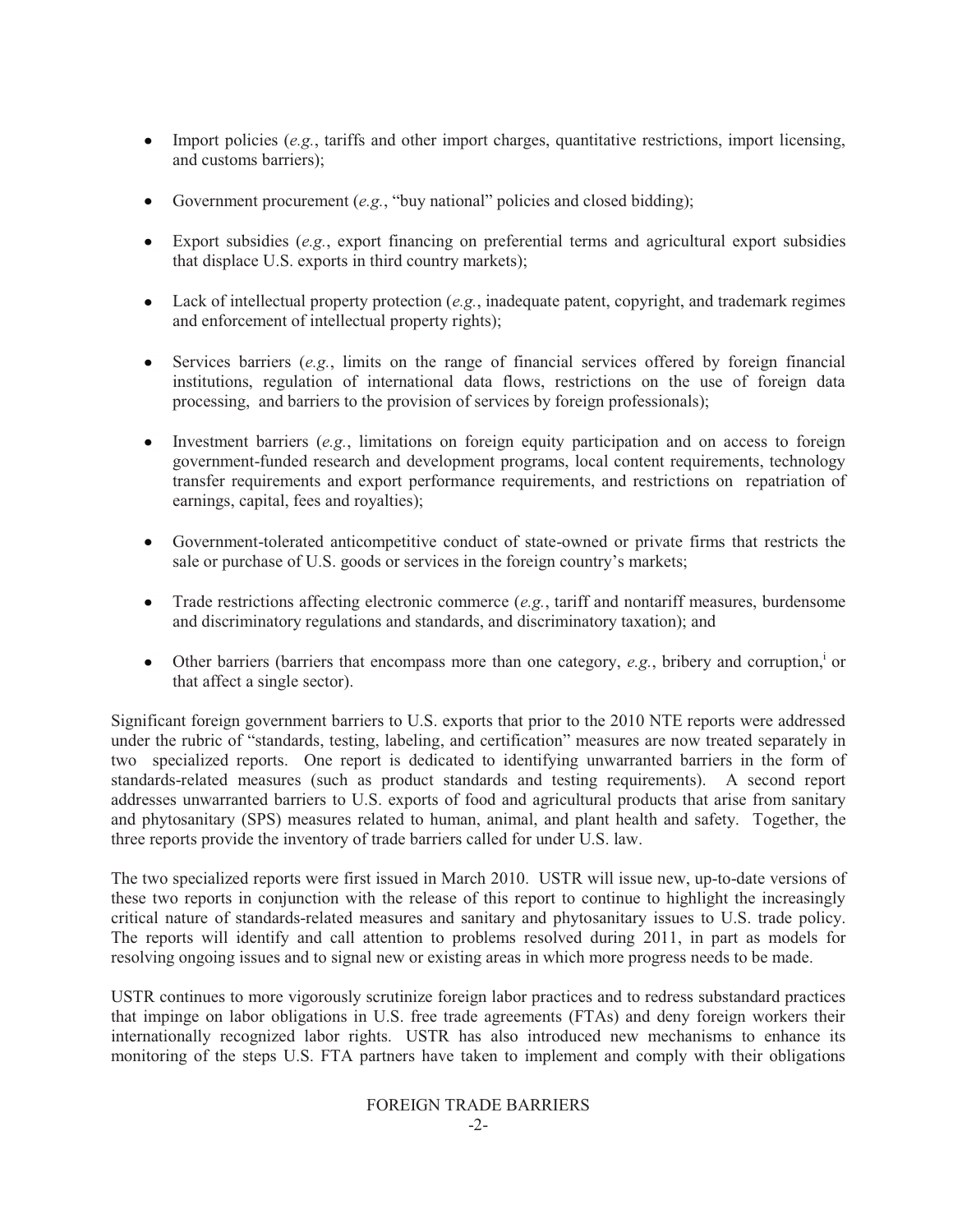under the environment chapters of those agreements. To further these initiatives, USTR has implemented interagency processes for systematic information gathering and review of labor rights practices and environmental enforcement measures in FTA countries, and USTR staff regularly visit FTA countries to monitor practices and directly engage governments and other actors. The Administration has reported on these activities in the *2012 Trade Policy Agenda and 2011 Annual Report of the President on the Trade Agreements Program*.

The NTE covers significant barriers, whether they are consistent or inconsistent with international trading rules. Many barriers to U.S. exports are consistent with existing international trade agreements. Tariffs, for example, are an accepted method of protection under the General Agreement on Tariffs and Trade 1994 (GATT 1994). Even a very high tariff does not violate international rules unless a country has made a commitment not to exceed a specified rate, *i.e.,* a tariff binding. On the other hand, where measures are not consistent with U.S. rights international trade agreements, they are actionable under U.S. trade law, including through the World Trade Organization (WTO).

This report discusses the largest export markets for the United States, including: 58 countries, the European Union, Taiwan, Hong Kong, and one regional body. Some countries were excluded from this report due primarily to the relatively small size of their markets or the absence of major trade complaints from representatives of U.S. goods and services sectors. However, the omission of particular countries and barriers does not imply that they are not of concern to the United States.

NTE sections report the most recent data on U.S. bilateral trade in goods and services and compare the data to the preceding period. This information is reported to provide context for the reader. In nearly all cases, U.S. bilateral trade continued to increase in 2011 compared to the preceding period (with world Gross Domestic Product and world trade up 4 percent and 7.5 percent, respectively). The merchandise trade data contained in the NTE are based on total U.S. exports, free alongside (f.a.s.)<sup>ii</sup> value, and general U.S. imports, customs value, as reported by the Bureau of the Census, Department of Commerce. (NOTE: These data are ranked in an Appendix according to size of export market). The services data are drawn from the October 2011 Survey of Current Business, compiled by the Bureau of Economic Analysis in the Department of Commerce (BEA). The direct investment data are drawn from the September 2011 Survey of Current Business, also from BEA.

#### **TRADE IMPACT ESTIMATES AND FOREIGN BARRIERS**

Wherever possible, this report presents estimates of the impact on U.S. exports of specific foreign trade barriers or other trade distorting practices. Where consultations related to specific foreign practices were proceeding at the time this report was published, estimates were excluded, in order to avoid prejudice to those consultations.

The estimates included in this report constitute an attempt to assess quantitatively the potential effect of removing certain foreign trade barriers on particular U.S. exports. However, the estimates cannot be used to determine the total effect on U.S. exports either to the country in which a barrier has been identified or to the world in general. In other words, the estimates contained in this report cannot be aggregated in order to derive a total estimate of gain in U.S. exports to a given country or the world.

Trade barriers or other trade distorting practices affect U.S. exports to another country because these measures effectively impose costs on such exports that are not imposed on goods produced in the importing country. In theory, estimating the impact of a foreign trade measure on U.S. exports of goods requires knowledge of the (extra) cost the measure imposes on them, as well as knowledge of market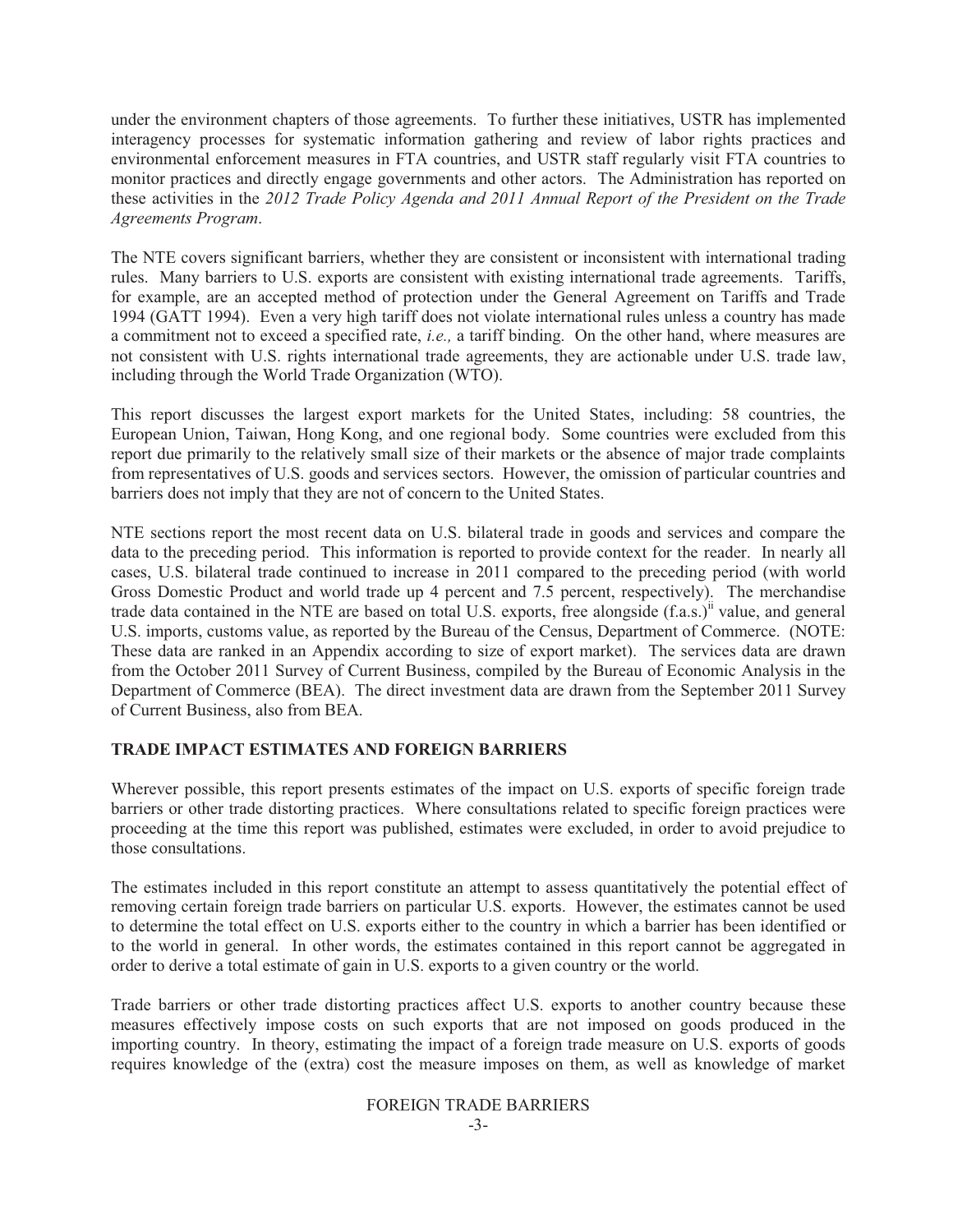conditions in the United States, in the country imposing the measure, and in third countries. In practice, such information often is not available.

Where sufficient data exist, an approximate impact of tariffs on U.S. exports can be derived by obtaining estimates of supply and demand price elasticities in the importing country and in the United States. Typically, the U.S. share of imports is assumed to be constant. When no calculated price elasticities are available, reasonable postulated values are used. The resulting estimate of lost U.S. exports is approximate, depends on the assumed elasticities, and does not necessarily reflect changes in trade patterns with third countries. Similar procedures are followed to estimate the impact of subsidies that displace U.S. exports in third country markets.

The task of estimating the impact of nontariff measures on U.S. exports is far more difficult, since there is no readily available estimate of the additional cost these restrictions impose. Quantitative restrictions or import licenses limit (or discourage) imports and thus raise domestic prices, much as a tariff does. However, without detailed information on price differences between countries and on relevant supply and demand conditions, it is difficult to derive the estimated effects of these measures on U.S. exports. Similarly, it is difficult to quantify the impact on U.S. exports (or commerce) of other foreign practices, such as government procurement policies, nontransparent standards, or inadequate intellectual property rights protection.

In some cases, particular U.S. exports are restricted by both foreign tariff and nontariff barriers. For the reasons stated above, it may be difficult to estimate the impact of such nontariff barriers on U.S. exports. When the value of actual U.S. exports is reduced to an unknown extent by one or more than one nontariff measure, it then becomes derivatively difficult to estimate the effect of even the overlapping tariff barriers on U.S. exports.

The same limitations that affect the ability to estimate the impact of foreign barriers on U.S. goods exports apply to U.S. services exports. Furthermore, the trade data on services exports are extremely limited in detail. For these reasons, estimates of the impact of foreign barriers on trade in services also are difficult to compute.

With respect to investment barriers, there are no accepted techniques for estimating the impact of such barriers on U.S. investment flows. For this reason, no such estimates are given in this report. The NTE includes generic government regulations and practices which are not product-specific. These are among the most difficult types of foreign practices for which to estimate trade effects.

In the context of trade actions brought under U.S. law, estimates of the impact of foreign practices on U.S. commerce are substantially more feasible. Trade actions under U.S. law are generally product-specific and therefore more tractable for estimating trade effects. In addition, the process used when a specific trade action is brought will frequently make available non-U.S. Government data (U.S. company or foreign sources) otherwise not available in the preparation of a broad survey such as this report.

In some cases, industry valuations estimating the financial effects of barriers are contained in the report. The methods computing these valuations are sometimes uncertain. Hence, their inclusion in the NTE report should not be construed as a U.S. Government endorsement of the estimates they reflect.

March 2012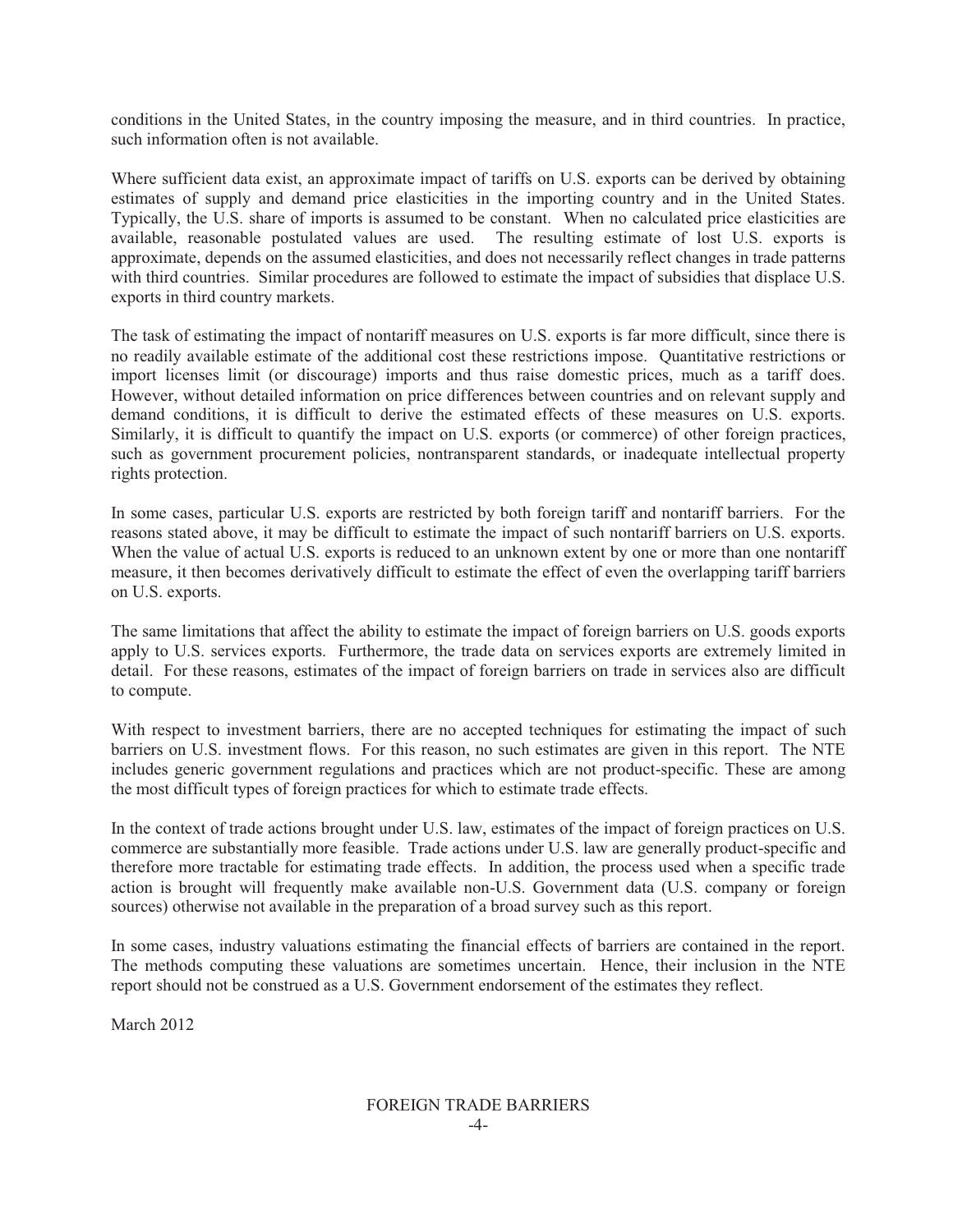#### **Endnotes**

 $\overline{a}$ 

<sup>i</sup> Corruption is an impediment to trade, a serious barrier to development, and a direct threat to our collective security. Corruption takes many forms and affects trade and development in different ways. In many countries, it affects customs practices, licensing decisions, and the awarding of government procurement contracts. If left unchecked, bribery and corruption can negate market access gained through trade negotiations, undermine the foundations of the international trading system, and frustrate broader reforms and economic stabilization programs. Corruption also hinders development and contributes to the cycle of poverty.

Information on specific problems associated with bribery and corruption is difficult to obtain, particularly since perpetrators go to great lengths to conceal their activities. Nevertheless, a consistent complaint from U.S. firms is that they have experienced situations that suggest corruption has played a role in the award of billions of dollars of foreign contracts and delayed or prevented the efficient movement of goods. Since the United States enacted the Foreign Corrupt Practices Act (FCPA) in 1977, U.S. companies have been prohibited from bribing foreign public officials, and numerous other domestic laws discipline corruption of public officials at the State and Federal levels. The United States is committed to the active enforcement of the FCPA.

The United States has taken a leading role in addressing bribery and corruption in international business transactions and has made real progress over the past quarter century building international coalitions to fight bribery and corruption. Bribery and corruption are now being addressed in a number of fora. Some of these initiatives are now yielding positive results.

The United States led efforts to launch the Organization for Economic Cooperation and Development (OECD) Convention on Combating Bribery of Foreign Public Officials in International Business Transactions (Antibribery Convention). In November 1997, the United States and 33 other nations adopted the Antibribery Convention, which currently is in force for 38 countries, including the United States. The Antibribery Convention obligates its parties to criminalize the bribery of foreign public officials in the conduct of international business. It is aimed at proscribing the activities of those who offer, promise, or pay a bribe. (*For additional information, see* http://www.export.gov/tcc *and* http://www.oecd.org*.)*

The United States also played a critical role in the successful conclusion of negotiations that produced the United Nations Convention Against Corruption, the first global anti-corruption instrument. The Convention was opened for signature in December 2003, and entered into force December 14, 2005. The Convention contains many provisions on preventive measures countries can take to stop corruption, and requires countries to adopt additional measures as may be necessary to criminalize fundamental anticorruption offenses, including bribery of domestic as well as foreign public officials. As of September 2010, 140 countries had signed the Convention, and there were 148 parties, including the United States.

In March 1996, countries in the Western Hemisphere concluded negotiation of the Inter-American Convention Against Corruption (Inter-American Convention). The Inter-American Convention, a direct result of the Summit of the Americas Plan of Action, requires that parties criminalize bribery and corruption. The Inter-American Convention entered into force in March 1997. The United States signed the Inter-American Convention on June 2, 1996 and deposited its instrument of ratification with the Organization of American States (OAS) on September 29, 2000. Thirty-one of the thirty-three parties to the Inter-American Convention, including the United States, participate in a Follow-up Mechanism conducted under the auspices of the OAS to monitor implementation of the Convention. The Inter-American Convention addresses a broad range of corrupt acts including domestic corruption and transnational bribery. Signatories agree to enact legislation making it a crime for individuals to offer bribes to public officials and for public officials to solicit and accept bribes, and to implement various preventive measures.